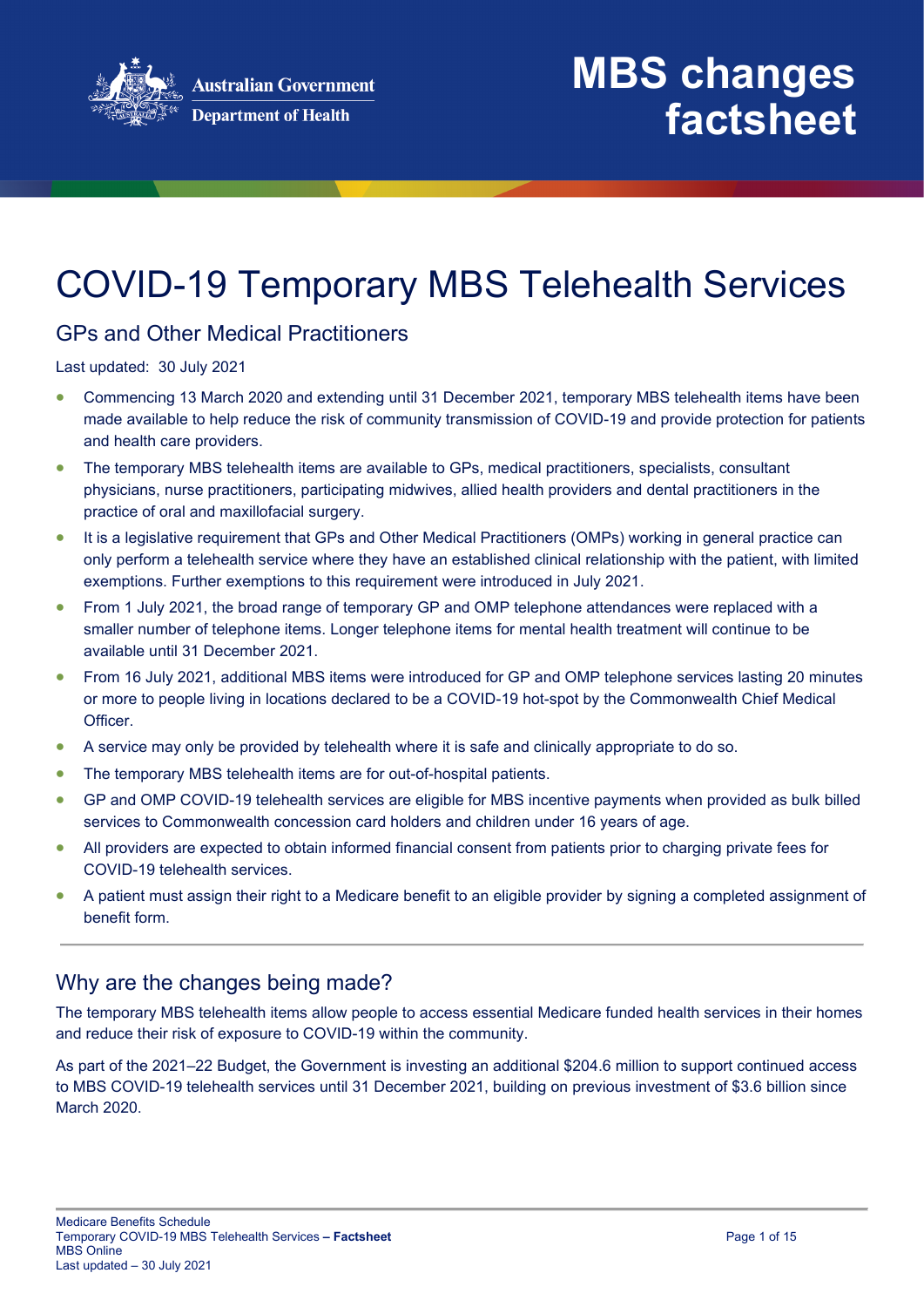

From 1 July 2021:

- The broad range of GP and OMP telephone services established in response to the COVID-19 pandemic have been removed, and a smaller number of MBS items have been introduced.
	- $\circ$  a short consultation item (less than six minutes) for straightforward care, such as repeat prescriptions and diagnostic referrals; and
	- $\circ$  a longer telephone consultation item (six minutes and over) for more complex attendances.
- Longer telephone items for mental health treatment will continue to be available until 31 December 2021, to ensure timely access to essential mental health services.

From 16 July 2021:

- New MBS telephone items (92746 and 92747) were introduced to support patients in COVID-19 hotspots. Under these items, GPs and OMPs can provide a telephone service lasting at least 20 minutes to patients:
	- o in a COVID-19 Commonwealth declared hotspot;
	- o in COVID-19 isolation because of a State or Territory public health order; or
	- $\circ$  in COVID-19 quarantine because of a State or Territory public health order.

Note: A person who is in a COVID-19 Commonwealth declared hotspot means a patient who, at the time of accessing the service, is located in an area determined by the Commonwealth Chief Medical Officer to be a COVID-19 hotspot. Current and former Commonwealth hotspot declarations can be found at:

www.health.gov.au/resources/publications/listing-areas-of-covid-19-local-transmission-as-hotspots.

Telephone items for GPs and OMPs do not trigger patient access to Medicare subsidised follow up services. Patients may only be referred to Medicare subsidised follow up services when an appropriate planning and/or management service has been provided, such as for the development of a GP Management Plan.

The GP video items will continue to mirror the items for face to face services.

GPs and OMPs working in general practice can only perform a telehealth service where they have an established clinical relationship with the patient, with limited exemptions. From 1 July 2021, additional exemptions to this requirement were introduced for patients accessing specific MBS items for pregnancy counselling and blood borne viruses, sexual or reproductive health.

Additional information and a list of the telehealth items is available from page 6 of this document.

### Who is eligible?

The temporary MBS telehealth items are available to providers of telehealth services for a wide range of consultations. All Medicare eligible Australians can receive these services if they have an established clinical relationship with a GP, OMP, or a medical practice. This requirement supports longitudinal and person-centred primary health care that is associated with better health outcomes.

An *established relationship* means the medical practitioner performing the service:

has provided at least one face-to-face service to the patient in the 12 months preceding the telehealth attendance; or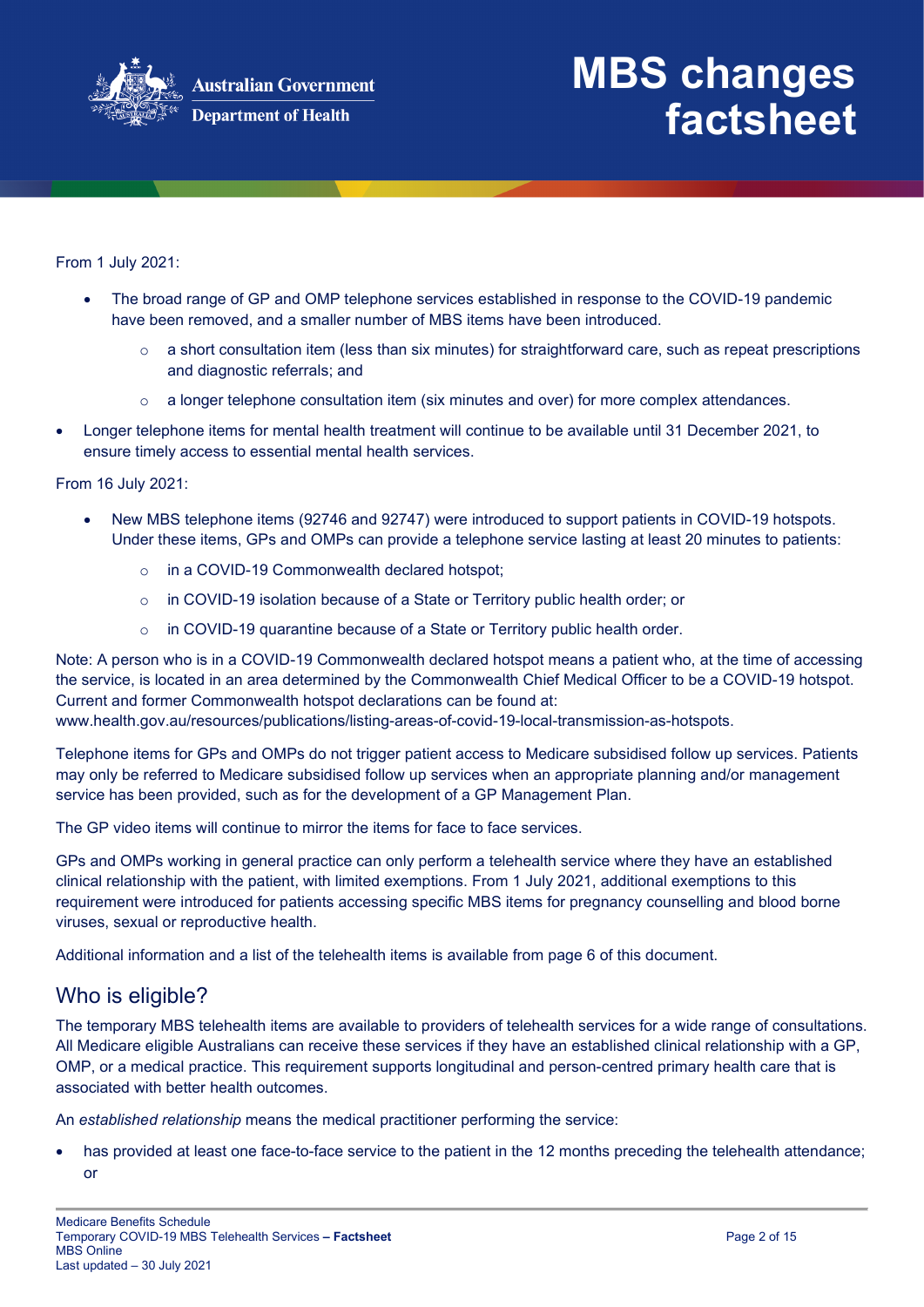

- is located at a medical practice where the patient has had at least one face-to-face service arranged by that practice in the 12 months preceding the telehealth attendance (including services performed by another doctor located at the practice, or a service performed by another health professional located at the practice, such as a practice nurse or Aboriginal and Torres Strait Islander health worker); or
- is a participant in the Approved Medical Deputising Service program, and the Approved Medical Deputising Service provider employing the medical practitioner has a formal agreement with a medical practice that has provided at least one face-to-face service to the patient in the 12 months preceding the telehealth attendance.

The *established relationship* requirement does not apply to:

- children under the age of 12 months;
- people who are homeless;
- patients receiving an urgent after-hours (unsociable hours) service; or
- patients of medical practitioners at an Aboriginal Medical Service or an Aboriginal Community Controlled Health Service.
- people who are in a COVID-19 Commonwealth declared hotspot, in COVID-19 isolation because of a State or Territory public health order, or in COVID-19 quarantine because of a State or Territory public health order.

AND patients accessing specific MBS items for:

- blood borne viruses, sexual or reproductive health consultations (new items); and
- pregnancy counselling services (under MBS Group A40);
- mental health services (under MBS Group A40); and
- nicotine and smoking cessation counselling (new items).

In addition, patients who are eligible for services under MBS items 92746 and 92747 (telephone services lasting at least 20 minutes) are exempt from the established relationship requirements.

New patients of a practice and regular patients who have not attended the practice face to face in the preceding 12 months may only claim a face-to-face attendance. Subsequent services may be provided by telehealth, if safe and clinically appropriate to do so.

Note: A patient's participation in a previous telehealth consultation does not constitute a face-to-face service for the purposes of these items.

Practitioners should confirm that patients have received an eligible face-to-face attendance in the preceding 12 months, or meet one or more of the relevant exemption criteria for the service, prior to providing a telehealth attendance. Failure to meet the established relationship requirement may result in incorrect claiming.

Bulk billed GP and OMP services provided using the MBS telehealth items are eligible for MBS incentive payments when provided to Commonwealth concession card holders and children under 16 years of age.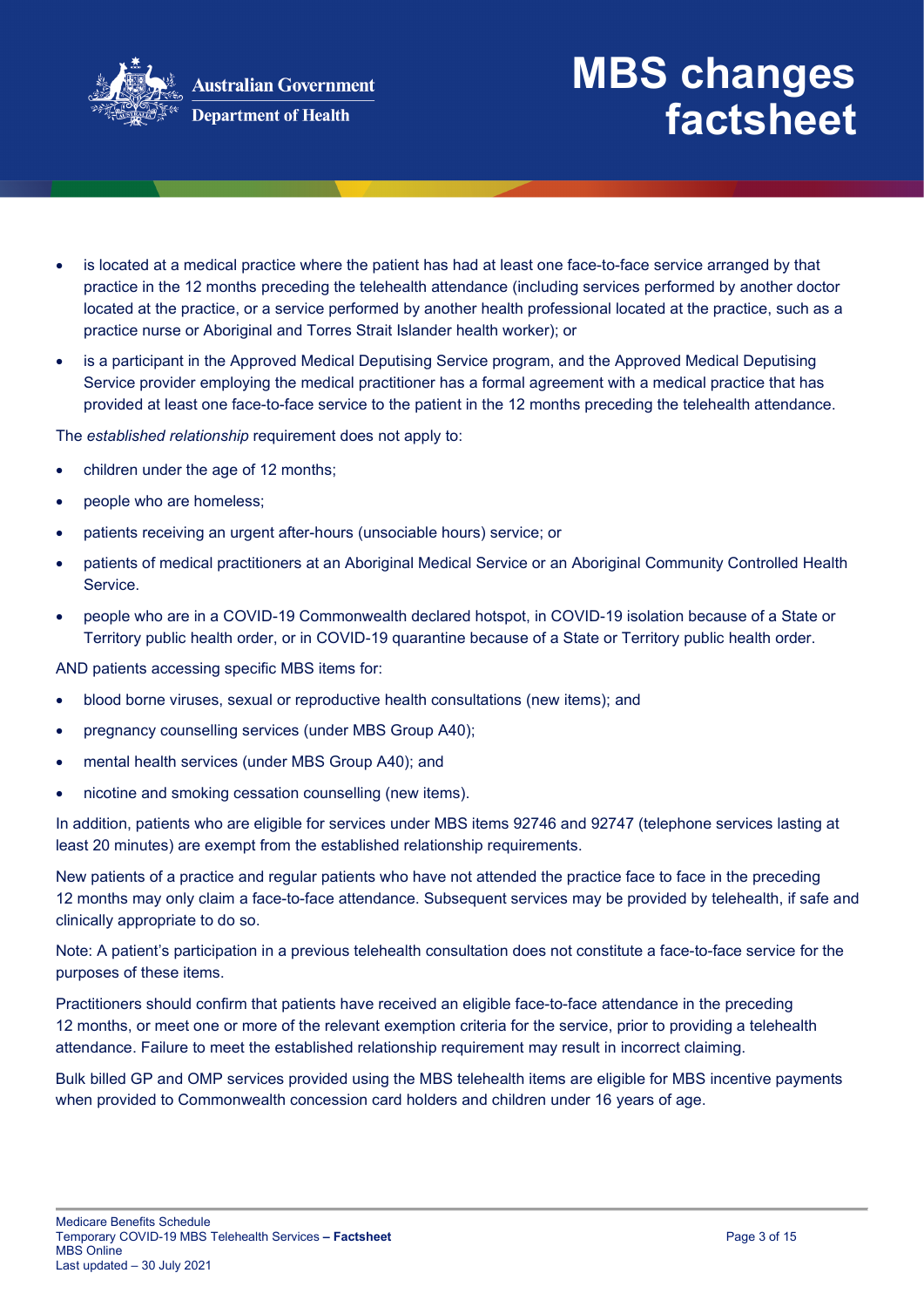

## What telehealth options are available?

Videoconference services are the preferred approach for substituting a face-to-face consultation. However, in response to the COVID-19 pandemic, providers can also offer audio-only services via telephone in some circumstances and where clinically appropriate. There are separate items available for the audio-only services.

No specific equipment is required to provide Medicare-compliant telehealth services. Practitioners must ensure that their chosen telecommunications solution meets their clinical requirements and satisfies privacy laws. To assist providers with their privacy obligations, a privacy checklist for telehealth services has been made available on MBSOnline: [http://www.mbsonline.gov.au/internet/mbsonline/publishing.nsf/Content/Factsheet-](http://www.mbsonline.gov.au/internet/mbsonline/publishing.nsf/Content/Factsheet-TelehealthPrivChecklist)[TelehealthPrivChecklist.](http://www.mbsonline.gov.au/internet/mbsonline/publishing.nsf/Content/Factsheet-TelehealthPrivChecklist) Further information can be found on the [Australian Cyber Security Centre website.](https://www.cyber.gov.au/)

### What does this mean for providers?

The temporary MBS telehealth items allow providers to deliver essential health care services to their patients while ensuring continued quality is provided by a medical practitioner who knows the patient's medical history.

Providers do not need to be in their regular practice to provide telehealth services, but they must ensure that the established clinical relationship, as defined in the MBS, exists before providing telehealth services to their patient. Only a face-to-face attendance with the patient in the 12 months prior to the date of service of the proposed telehealth consultation satisfies this requirement, with limited exemptions. Attendance via telehealth (video or telephone) does not satisfy the requirement of established clinical relationship, and the requirement must be met for every telehealth attendance unless the limited exemptions apply.

Providers should use their provider number for their primary location, and must provide safe services in accordance with normal professional standards.

Temporary COVID-19 telehealth MBS services can substitute for current face-to-face consultations that are available under the MBS when the service/s cannot be provided due to COVID-19 considerations. The MBS telehealth items have the same clinical requirements as the corresponding face-to-face consultation items.

Rebates for services provided by GPs and OMPs are paid at 85% of the telehealth item fees - these fee amounts have been increased so that the Medicare rebates paid for the new GP and OMP telehealth services are at the same level as the rebates paid for the equivalent face-to-face services. (Due to the urgency of the new telehealth arrangements, the Department of Health has not been able to amend the legislation that establishes 100% rebates for GP/OMP services.)

For additional information on the use of telehealth items, please refer to the [Provider Frequently Asked Questions](http://www.mbsonline.gov.au/internet/mbsonline/publishing.nsf/Content/Factsheet-TempBB) document available on MBSOnline.

### How will these changes affect patients?

Patients are eligible for GP and OMP telehealth services if they have an established clinical relationship with a GP, OMP, or a medical practice, with some exceptions. This requirement supports longitudinal and person-centred primary health care that is associated with better health outcomes.

An *established relationship* is defined as the patient having seen the same practitioner for a face-to-face service in the 12 months preceding the telehealth service, or having seen a doctor or other health practitioner (such as a practice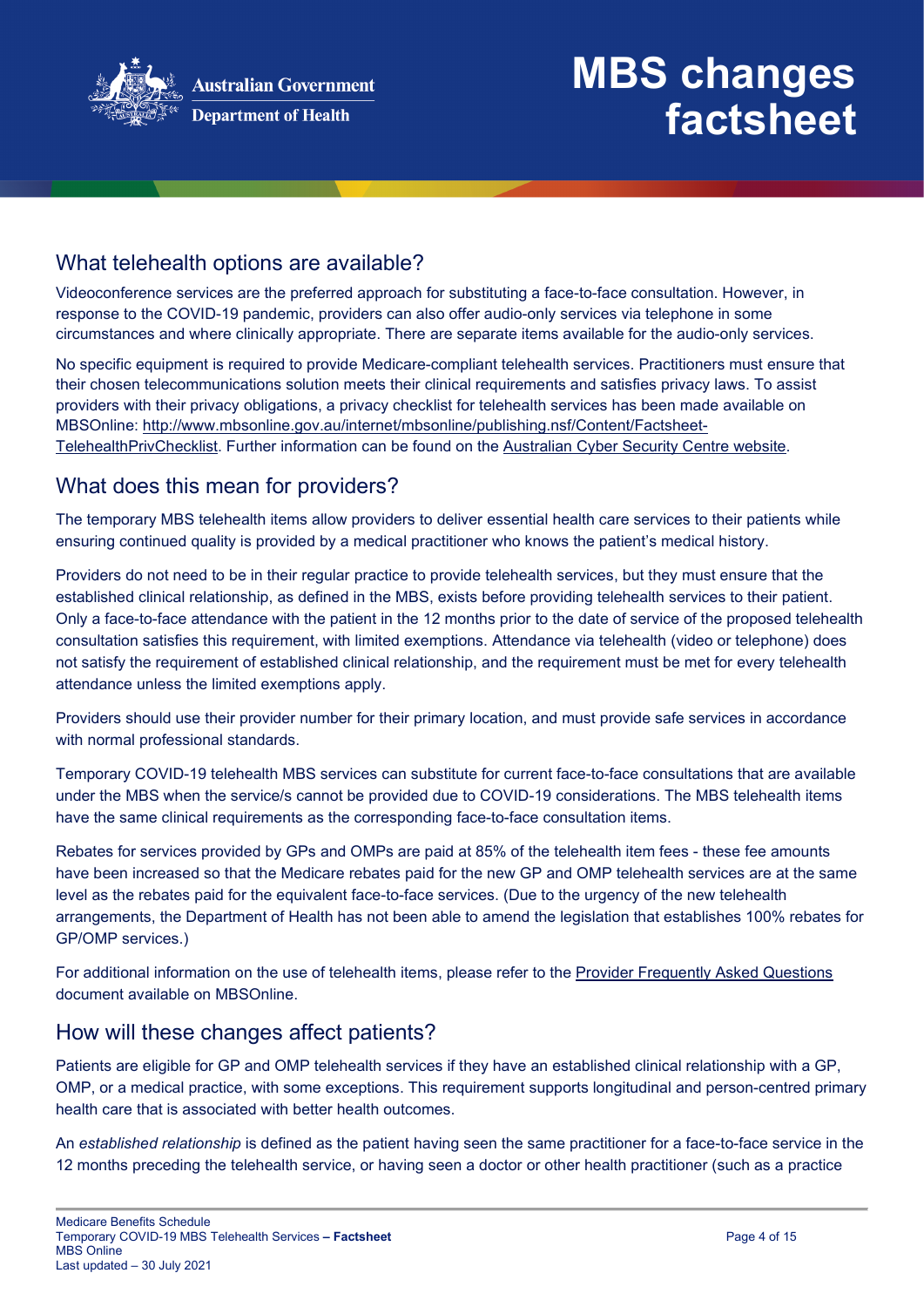

nurse or Aboriginal and Torres Strait Islander health worker) at the same medical practice for a face-to-face service during the same period.

This requirement does not apply to people who are homeless; patients receiving an urgent after-hours (unsociable hours) service; children under the age of 12 months; patients of medical practitioners at an Aboriginal Medical Service or an Aboriginal Community Controlled Health Service; and people who are in a COVID-19 Commonwealth declared hotspot, in COVID-19 isolation because of a State or Territory public health order, or in COVID-19 quarantine because of a State or Territory public health order.

From 1 July 2021, exemptions to this requirement will expand to include patients accessing specific MBS items for blood borne viruses, sexual or reproductive health, and pregnancy counselling.

Note: A person who is in a COVID-19 Commonwealth declared hotspot means a patient who, at the time of accessing the service, is located in an area determined by the Commonwealth Chief Medical Officer to be a COVID-19 hotspot.

A [consumer factsheet](http://www.mbsonline.gov.au/internet/mbsonline/publishing.nsf/Content/Factsheet-TempBB) is available on MBSOnline which provides further information on how these changes will affect patients.

### Who was consulted on the changes?

Targeted consultation with stakeholders has informed the initial introduction of temporary MBS telehealth items. Due to the nature of the COVID-19 emergency, it was not reasonably possible to undertake normal, broad consultations prior to implementation.

The extension of the temporary COVID-19 telehealth measures until 31 December 2021 was supported by medical experts and key stakeholders within the health sector.

### How will the changes be monitored and reviewed?

The Department of Health continues to monitor the use of the new MBS items. Use of the items that does not seem to be in accordance with the relevant Medicare guidelines and legislation will be actioned appropriately.

### Where can I find more information?

COVID-19 National Health Plan resources for the general public, health professionals and industry are available from the [Australian Government Department of Health website.](https://www.health.gov.au/resources/collections/coronavirus-covid-19-national-health-plan-resources)

The full item descriptors and information on other changes to the MBS can be found on the MBS Online website at [www.mbsonline.gov.au.](http://www.mbsonline.gov.au/) You can also subscribe to future MBS updates by visiting [MBS Online](http://www.mbsonline.gov.au/) and clicking 'Subscribe'.

The Department of Health provides an email advice service for providers seeking advice on interpretation of the MBS items and rules and the Health Insurance Act and associated regulations. If you have a query relating exclusively to interpretation of the Schedule, you should email [askMBS@health.gov.au.](mailto:askMBS@health.gov.au)

Subscribe to ['News for Health Professionals'](https://www.humanservices.gov.au/organisations/health-professionals/news/all) on the Services Australia website and you will receive regular news highlights.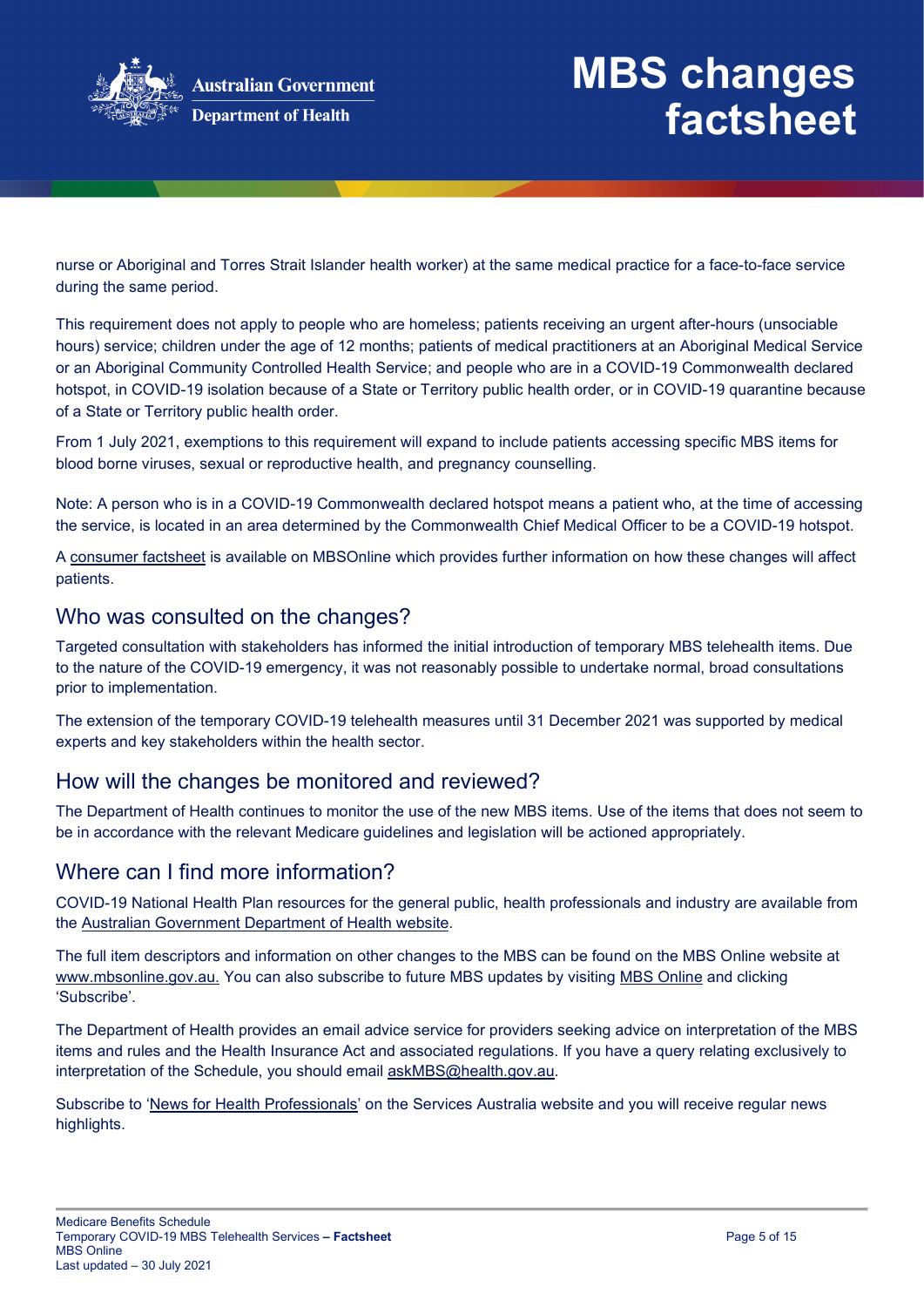

**Australian Government Department of Health** 

## **MBS changes factsheet**

If you are seeking advice in relation to Medicare billing, claiming, payments, or obtaining a provider number, please go to the Health Professionals page on the Services Australia website or contact Services Australia on the Provider Enquiry Line – 13 21 50.

*Please note that the information provided is a general guide only. It is ultimately the responsibility of treating practitioners to use their professional judgment to determine the most clinically appropriate services to provide, and then*  to ensure that any services billed to Medicare fully meet the eligibility requirements outlined in the legislation.

*This sheet is current as of the Last updated date shown above, and does not account for MBS changes since that date.*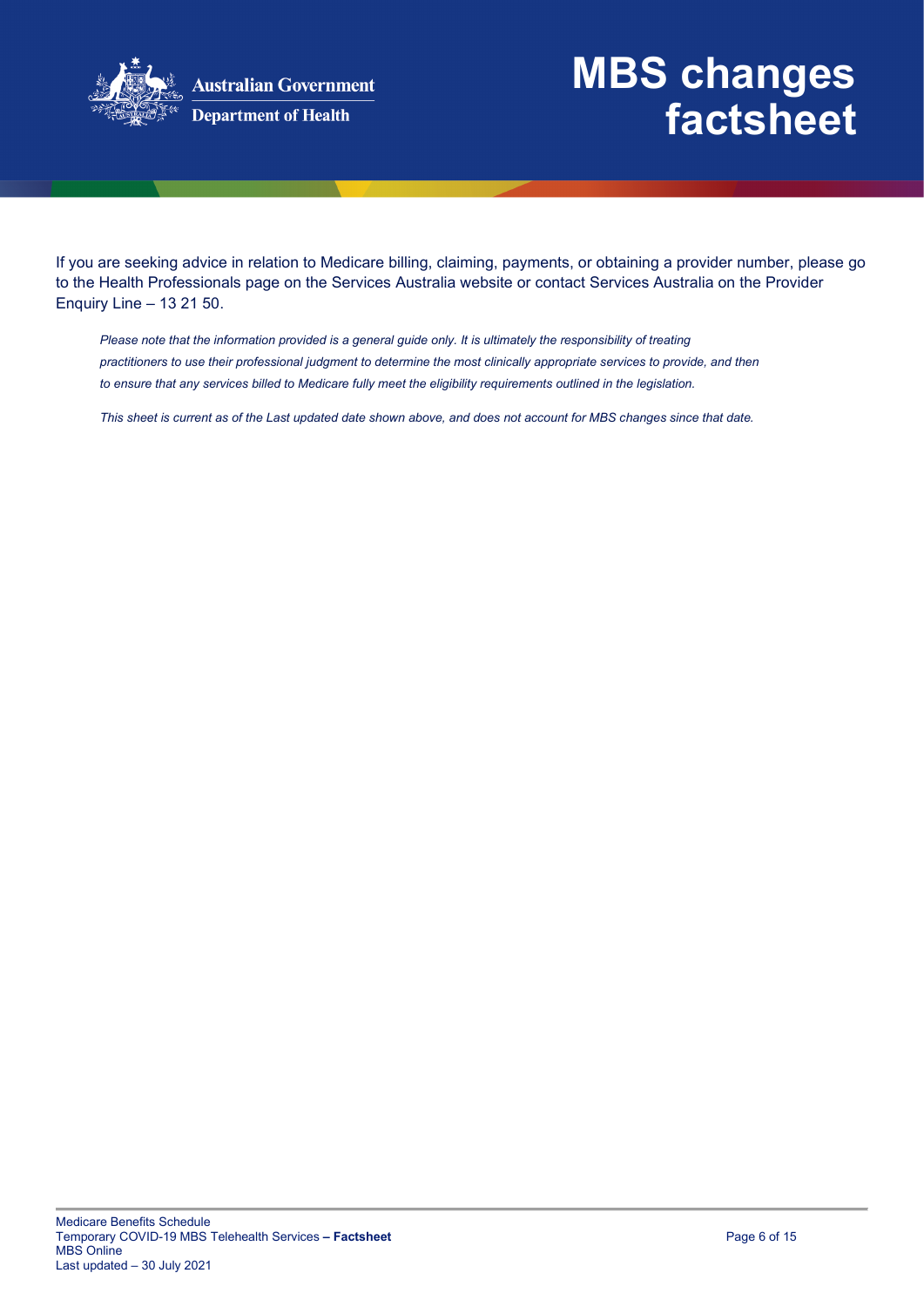

### **General Practitioner (GP) Services (as of 1 July 2021)**

Table 1: Standard GP services introduced on 13 March 2020

| <b>Service</b>                    | <b>Existing Items</b><br>face to face | <b>Telehealth items</b><br>via video-conference | <b>Telephone items</b> |
|-----------------------------------|---------------------------------------|-------------------------------------------------|------------------------|
|                                   |                                       | 91790                                           |                        |
| Attendance for an obvious problem |                                       |                                                 |                        |
| Attendance less than 20 minutes   | 23                                    | 91800                                           |                        |
| Attendance at least 20 minutes    | 36                                    | 91801                                           |                        |
| Attendance at least 40 minutes    | 44                                    | 91802                                           |                        |

Table 2: Short and long GP telephone consultations introduced on 1 July 2021

| <b>Service</b>                          | Telephone items |
|-----------------------------------------|-----------------|
| Short consultation, less than 6 minutes | 91890           |
| Long consultation, 6 minutes or greater | 91891           |

#### Table 3: COVID-19 impacted area telephone services introduced on 16 July 2021

| Service                               | Telephone items |
|---------------------------------------|-----------------|
| GP consultation, 20 minutes or longer | 92746           |

#### Table 4: Health assessment for Indigenous People introduced 30 March 2020

| <b>Service</b>    | <b>Existing Items</b><br><i>face to face</i> | <b>Telehealth items</b><br>via video-conference | <b>Telephone items</b> |
|-------------------|----------------------------------------------|-------------------------------------------------|------------------------|
| Health assessment | 715                                          | 92004                                           |                        |

#### Table 5: Chronic Disease Management items introduced 30 March 2020

| <b>Service</b>                                                                                                                                                                         | <b>Existing Items</b><br>face to face | <b>Telehealth items</b><br>via video-conference | <b>Telephone items</b> |
|----------------------------------------------------------------------------------------------------------------------------------------------------------------------------------------|---------------------------------------|-------------------------------------------------|------------------------|
| Preparation of a GP management plan (GPMP)                                                                                                                                             | 721                                   | 92024                                           |                        |
| Coordination of Team Care Arrangements (TCAs)                                                                                                                                          | 723                                   | 92025                                           |                        |
| Contribution to a Multidisciplinary Care Plan, or to<br>a review of a Multidisciplinary Care Plan, for a<br>patient who is not a care recipient in a residential<br>aged care facility | 729                                   | 92026                                           |                        |
| Contribution to a Multidisciplinary Care Plan, or to<br>a review of a multidisciplinary care plan, for a<br>resident in an aged care facility                                          | 731                                   | 92027                                           |                        |
| Review of a GPMP or Coordination of a Review of<br><b>TCAs</b>                                                                                                                         | 732                                   | 92028                                           |                        |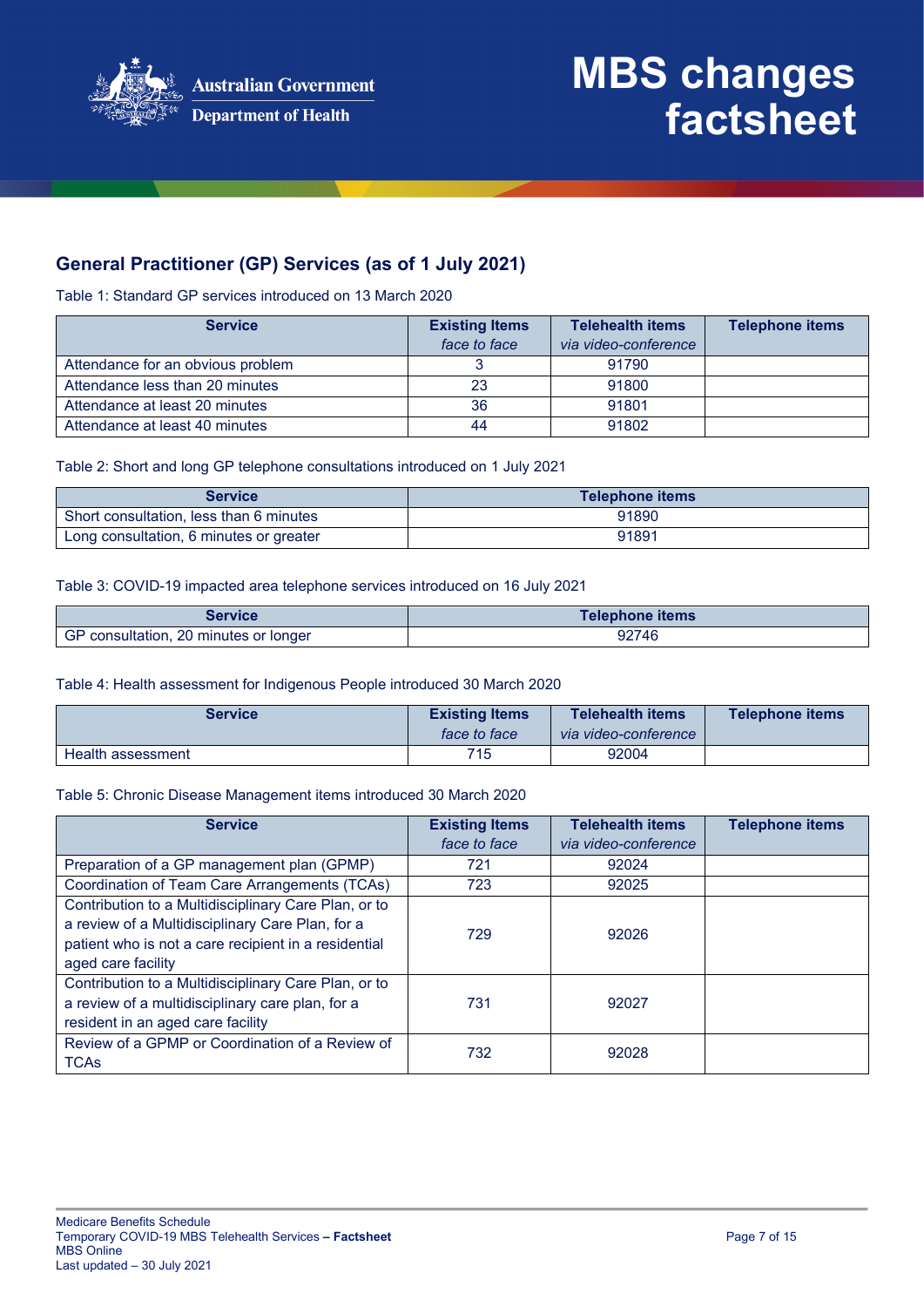

Table 6: Autism, pervasive developmental disorder and disability services introduced 30 March 2020

| <b>Service</b>                                                                                                                                                 | <b>Existing Items</b><br>face to face | <b>Telehealth items</b><br>via video-conference | <b>Telephone items</b> |
|----------------------------------------------------------------------------------------------------------------------------------------------------------------|---------------------------------------|-------------------------------------------------|------------------------|
| Assessment, diagnosis and preparation of a<br>treatment and management plan for patient under<br>13 years with an eligible disability, at least 45<br>minutes. | 139                                   | 92142                                           |                        |

Table 7: Pregnancy Support Counselling program items introduced 30 March 2020

| <b>Service</b>                                                      | <b>Existing Items</b><br>face to face | <b>Telehealth items</b><br>via video-conference | Telephone items |
|---------------------------------------------------------------------|---------------------------------------|-------------------------------------------------|-----------------|
| Non-directive pregnancy support counselling, at<br>least 20 minutes | 4001                                  | 92136                                           | 92138           |

Table 8: Eating Disorder Management items introduced 30 March 2020

| <b>Service</b>                                        | <b>Existing Items</b> | <b>Telehealth items</b> | <b>Telephone items</b> |
|-------------------------------------------------------|-----------------------|-------------------------|------------------------|
|                                                       | face to face          | via video-conference    |                        |
| GP without mental health skills training,             | 90250                 | 92146                   |                        |
| preparation of an eating disorder treatment and       |                       |                         |                        |
| management plan, lasting at least 20 minutes, but     |                       |                         |                        |
| less than 40 minutes                                  |                       |                         |                        |
| GP without mental health skills training,             | 90251                 | 92147                   |                        |
| preparation of an eating disorder treatment and       |                       |                         |                        |
| management plan, at least 40 minutes                  |                       |                         |                        |
| GP with mental health skills training, preparation of | 90252                 | 92148                   |                        |
| an eating disorder treatment and management           |                       |                         |                        |
| plan, lasting at least 20 minutes, but less than 40   |                       |                         |                        |
| minutes                                               |                       |                         |                        |
| GP with mental health skills training, preparation of | 90253                 | 92149                   |                        |
| an eating disorder treatment and management           |                       |                         |                        |
| plan, at least 40 minutes                             |                       |                         |                        |
| Review of an eating disorder treatment and            | 90264                 | 92170                   | 92176                  |
| management plan                                       |                       |                         |                        |
| Eating disorder psychological treatment (EDPT)        | 90271                 | 92182                   | 92194                  |
| service, lasting at least 30 minutes, but less than   |                       |                         |                        |
| 40 minutes                                            |                       |                         |                        |
| EDPT service, at least 40 minutes                     | 90273                 | 92184                   | 92196                  |

#### Table 9: Mental Health Services items introduced 13 March 2020

| <b>Service</b>                                        | <b>Existing Items</b><br>face to face | <b>Telehealth items</b><br>via video-conference | <b>Telephone items</b> |
|-------------------------------------------------------|---------------------------------------|-------------------------------------------------|------------------------|
| Focussed Psychological Strategies (FPS)               | 2721 and 2729                         | 91818                                           | 91842                  |
| treatment, lasting at least 30 minutes, but less than |                                       |                                                 |                        |
| 40 minutes                                            |                                       |                                                 |                        |
| FPS treatment, at least 40 minutes                    | 2725 and 2731                         | 91819                                           | 91843                  |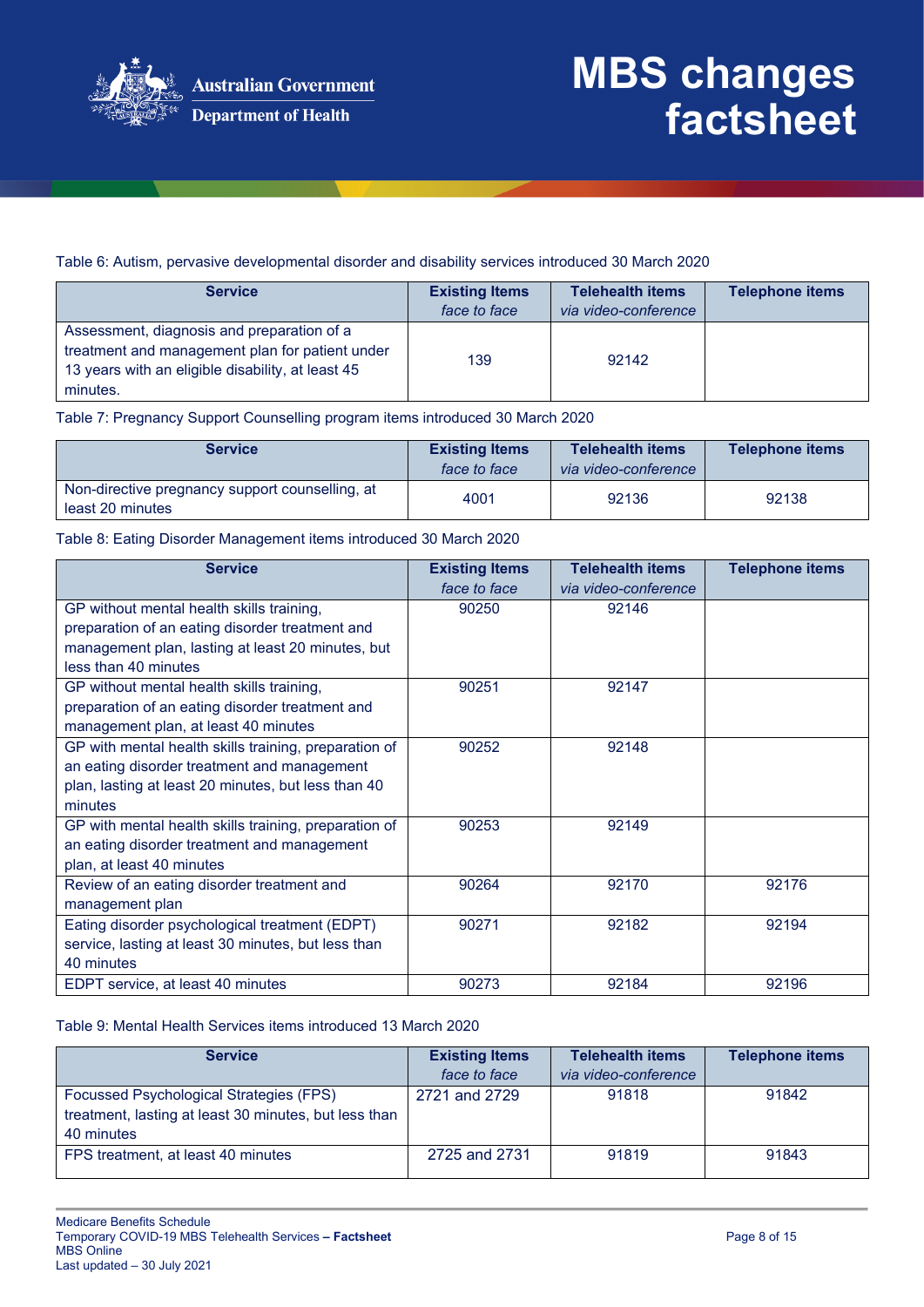

**Department of Health** 

# **MBS changes factsheet**

Table 10: Mental Health Services items introduced 30 March 2020

| <b>Service</b>                                                                                                                                             | <b>Existing Items</b><br>face to face | <b>Telehealth items</b><br>via video-conference | <b>Telephone items</b> |
|------------------------------------------------------------------------------------------------------------------------------------------------------------|---------------------------------------|-------------------------------------------------|------------------------|
| GP without mental health skills training,<br>preparation of a GP mental health treatment plan,<br>lasting at least 20 minutes, but less than 40<br>minutes | 2700                                  | 92112                                           |                        |
| GP without mental health skills training,<br>preparation of a GP mental health treatment plan,<br>at least 40 minutes                                      | 2701                                  | 92113                                           |                        |
| Review of a GP mental health treatment plan or<br><b>Psychiatrist Assessment and Management Plan</b>                                                       | 2712                                  | 92114                                           | 92126                  |
| Mental health treatment consultation, at least 20<br>minutes                                                                                               | 2713                                  | 92115                                           | 92127                  |
| GP with mental health skills training, preparation of<br>a GP mental health treatment plan, lasting at least<br>20 minutes, but less than 40 minutes       | 2715                                  | 92116                                           |                        |
| GP with mental health skills training, preparation of<br>a GP mental health treatment plan, at least 40<br>minutes                                         | 2717                                  | 92117                                           |                        |

Table 11: Urgent After Hours Attendance items introduced 30 March 2020

| <b>Service</b>                            | <b>Existing Items</b><br>face to face | <b>Telehealth items</b><br>via video-conference | <b>Telephone items</b> |
|-------------------------------------------|---------------------------------------|-------------------------------------------------|------------------------|
| Urgent attendance, unsociable after hours | 599                                   | 92210                                           |                        |

Table 12: Blood borne viruses, sexual or reproductive health consultation introduced 1 July 2021

| <b>Service</b>                                       | Face to face | <b>Telehealth items</b><br>via video-conference | <b>Telephone items</b> |
|------------------------------------------------------|--------------|-------------------------------------------------|------------------------|
| Professional attendance for the provision of         |              | 92715                                           | 92731                  |
| services related to blood borne viruses, sexual or   |              |                                                 |                        |
| reproductive health by a general practitioner of not |              |                                                 |                        |
| more than 5 minutes                                  |              |                                                 |                        |
| Professional attendance for the provision of         |              | 92718                                           | 92734                  |
| services related to blood borne viruses, sexual or   |              |                                                 |                        |
| reproductive health by a general practitioner of     |              |                                                 |                        |
| more than 5 minutes in duration but not more than    |              |                                                 |                        |
| 20 minutes                                           |              |                                                 |                        |
| Professional attendance for the provision of         |              | 92721                                           | 92737                  |
| services related to blood borne viruses, sexual or   |              |                                                 |                        |
| reproductive health by a general practitioner of     |              |                                                 |                        |
| more than 20 minutes in duration but not more        |              |                                                 |                        |
| than 40 minutes                                      |              |                                                 |                        |
| Professional attendance for the provision of         |              | 92724                                           | 92740                  |
| services related to blood borne viruses, sexual or   |              |                                                 |                        |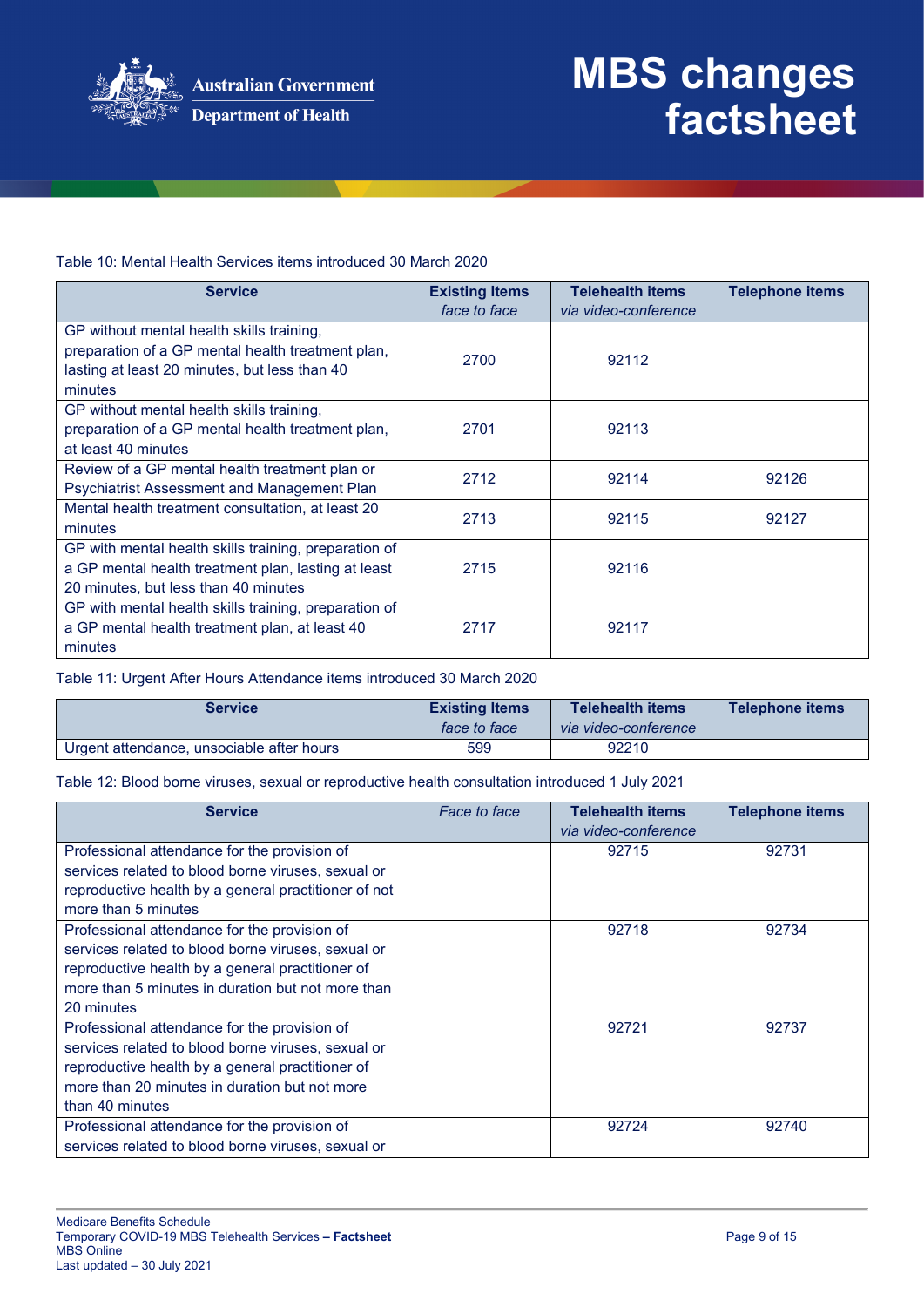

| <b>Service</b>                                                                           | Face to face | <b>Telehealth items</b><br>via video-conference | <b>Telephone items</b> |
|------------------------------------------------------------------------------------------|--------------|-------------------------------------------------|------------------------|
| reproductive health by a general practitioner lasting<br>at least 40 minutes in duration |              |                                                 |                        |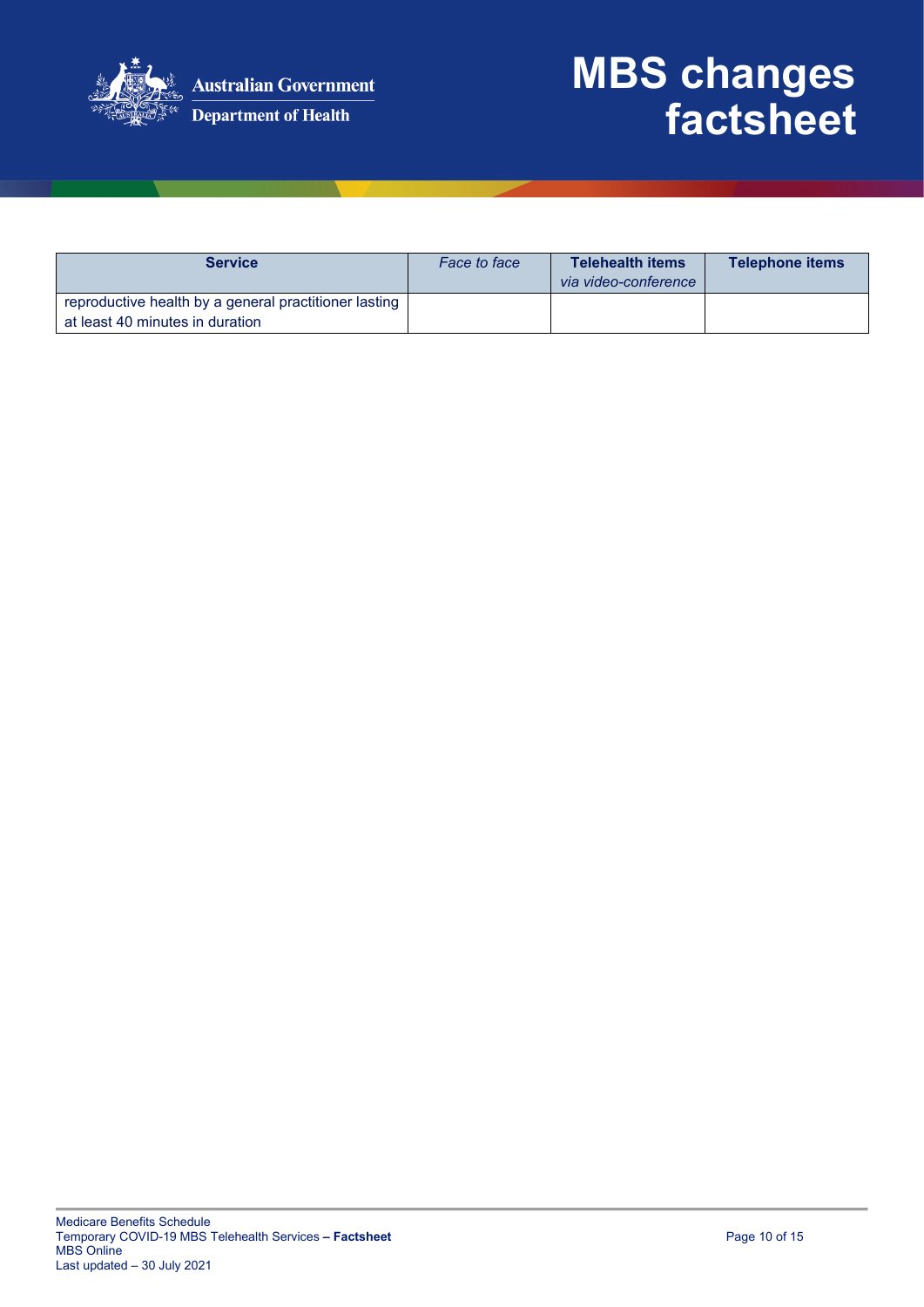

### **Other Medical Practitioner (OMP) Services (as of 1 July 2021)**

Table 13: Standard OMP services introduced on 13 March 2020

| <b>Service</b>                                  | <b>Existing Items</b><br>face to face | <b>Telehealth items</b><br>via video-conference | <b>Telephone items</b> |
|-------------------------------------------------|---------------------------------------|-------------------------------------------------|------------------------|
| Attendance of not more than 5 minutes           | 52                                    | 91792                                           |                        |
| Attendance of more than 5 minutes but not more  | 53                                    | 91803                                           |                        |
| than 25 minutes                                 |                                       |                                                 |                        |
| Attendance of more than 25 minutes but not more | 54                                    | 91804                                           |                        |
| than 45 minutes                                 |                                       |                                                 |                        |
| Attendance of more than 45 minutes              | 57                                    | 91805                                           |                        |
| Attendance of not more than 5 minutes           | 179                                   | 91794                                           |                        |
| Attendance of more than 5 minutes but not more  | 185                                   | 91806                                           |                        |
| than 25 minutes. Modified Monash 2-7 area       |                                       |                                                 |                        |
| Attendance of more than 25 minutes but not more | 189                                   | 91807                                           |                        |
| than 45 minutes. Modified Monash 2-7 area       |                                       |                                                 |                        |
| Attendance of more than 45 minutes. Modified    | 203                                   | 91808                                           |                        |
| Monash 2-7 area                                 |                                       |                                                 |                        |

Table 14: Short and long OMP telephone consultations introduced on 1 July 2021

| <b>Service</b>                          | Telephone items |
|-----------------------------------------|-----------------|
| Short consultation, less than 6 minutes | 91892           |
| Long consultation, 6 minutes or greater | 91893           |

#### Table 15: COVID-19 impacted area telephone services introduced on 16 July 2021

| Service                            | <b>Telephone items</b> |
|------------------------------------|------------------------|
| <b>OMP</b>                         | 92747                  |
| consultation, 20 minutes or longer |                        |

#### Table 16: Health assessment for people of Aboriginal or Torres Strait Islander descent items introduced 30 March 2020

| <b>Service</b>    | <b>Existing Items</b><br>face to face | <b>Telehealth items</b><br>via video-conference | Telephone items |
|-------------------|---------------------------------------|-------------------------------------------------|-----------------|
| Health assessment | 228                                   | 92011                                           |                 |

#### Table 17: Chronic Disease Management Items introduced 30 March 2020

| <b>Service</b>                                                                                                                                                                         | <b>Existing Items</b><br>face to face | <b>Telehealth items</b><br>via video-conference | <b>Telephone items</b> |
|----------------------------------------------------------------------------------------------------------------------------------------------------------------------------------------|---------------------------------------|-------------------------------------------------|------------------------|
| Preparation of a GP management plan (GPMP)                                                                                                                                             | 229                                   | 92055                                           |                        |
| Coordination of Team Care Arrangements (TCAs)                                                                                                                                          | 230                                   | 92056                                           |                        |
| Contribution to a Multidisciplinary Care Plan, or to<br>a review of a Multidisciplinary Care Plan, for a<br>patient who is not a care recipient in a residential<br>aged care facility | 231                                   | 92057                                           |                        |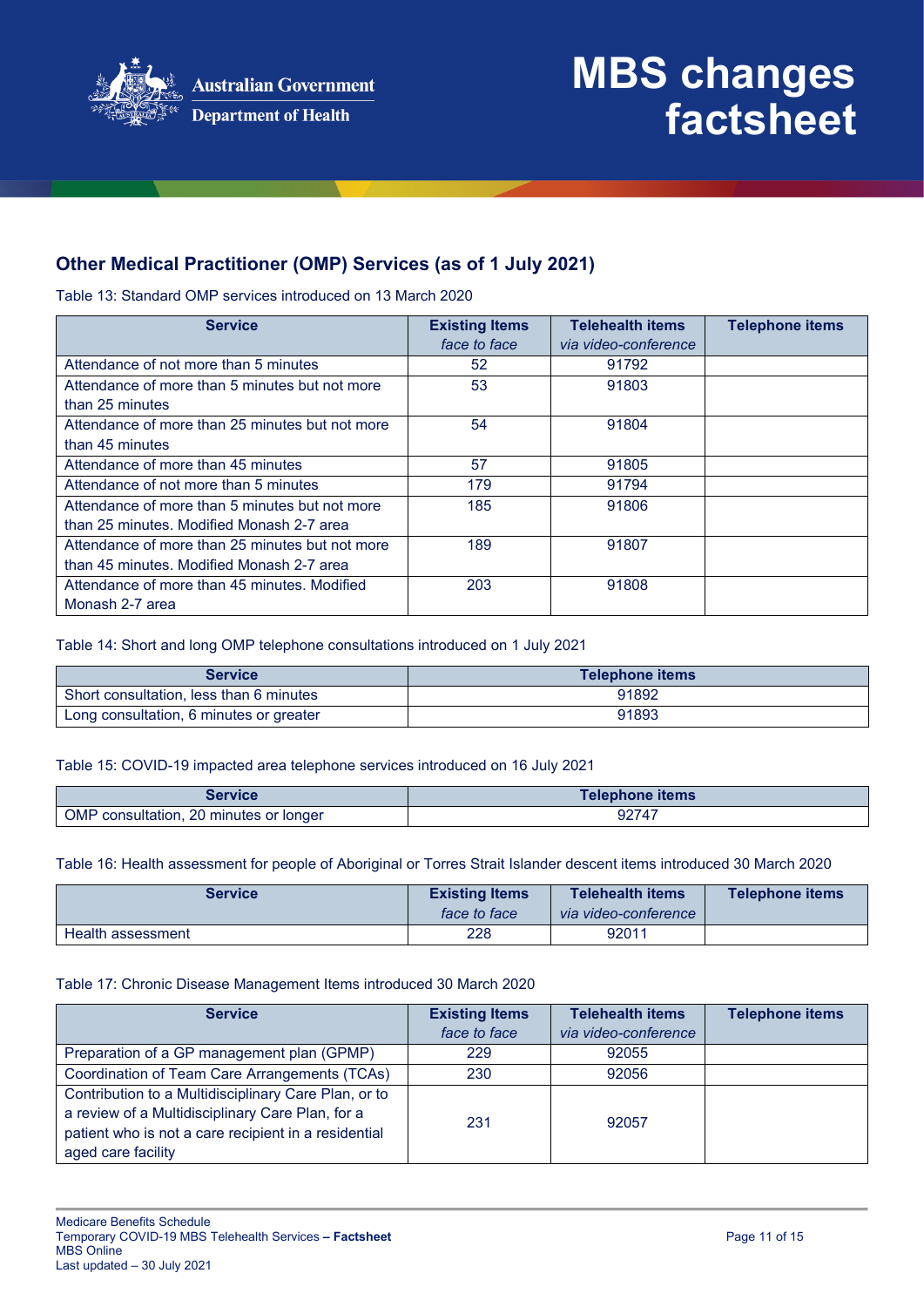

| <b>Service</b>                                                                                                                                | <b>Existing Items</b><br>face to face | <b>Telehealth items</b><br>via video-conference | <b>Telephone items</b> |
|-----------------------------------------------------------------------------------------------------------------------------------------------|---------------------------------------|-------------------------------------------------|------------------------|
| Contribution to a Multidisciplinary Care Plan, or to<br>a review of a multidisciplinary care plan, for a<br>resident in an aged care facility | 232                                   | 92058                                           |                        |
| Review of a GPMP or Coordination of a Review of<br><b>TCAs</b>                                                                                | 233                                   | 92059                                           |                        |

Table 18: Pregnancy Support Counselling program items introduced 30 March 2020

| <b>Service</b>                                                        | <b>Existing Items</b><br>face to face | <b>Telehealth items</b><br>via video-conference | <b>Telephone items</b> |
|-----------------------------------------------------------------------|---------------------------------------|-------------------------------------------------|------------------------|
| Non-directive pregnancy support counselling of at<br>least 20 minutes | 792                                   | 92137                                           | 92139                  |

#### Table 19: Eating Disorder Management items introduced 30 March 2020

| <b>Service</b>                                                                                                                                                                              | <b>Existing Items</b><br>face to face | <b>Telehealth items</b><br>via video-conference | <b>Telephone items</b> |
|---------------------------------------------------------------------------------------------------------------------------------------------------------------------------------------------|---------------------------------------|-------------------------------------------------|------------------------|
| Medical Practitioner without mental health skills<br>training, preparation of an eating disorder<br>treatment and management plan, lasting at least<br>20 minutes, but less than 40 minutes | 90254                                 | 92150                                           |                        |
| Medical Practitioner without mental health skills<br>training, preparation of an eating disorder<br>treatment and management plan, at least 40<br>minutes                                   | 90255                                 | 92151                                           |                        |
| Medical Practitioner with mental health skills<br>training, preparation of an eating disorder<br>treatment and management plan, lasting at least<br>20 minutes, but less than 40 minutes    | 90256                                 | 92152                                           |                        |
| Medical Practitioner with mental health skills<br>training, preparation of an eating disorder<br>treatment and management plan, at least 40<br>minutes                                      | 90257                                 | 92153                                           |                        |
| Review of an eating disorder treatment and<br>management plan                                                                                                                               | 90265                                 | 92171                                           | 92177                  |
| Eating disorders psychological treatment (EDPT)<br>service, lasting at least 30 minutes, but less than<br>40 minutes                                                                        | 90275                                 | 92186                                           | 92198                  |
| EDPT service, at least 40 minutes                                                                                                                                                           | 90277                                 | 92188                                           | 92200                  |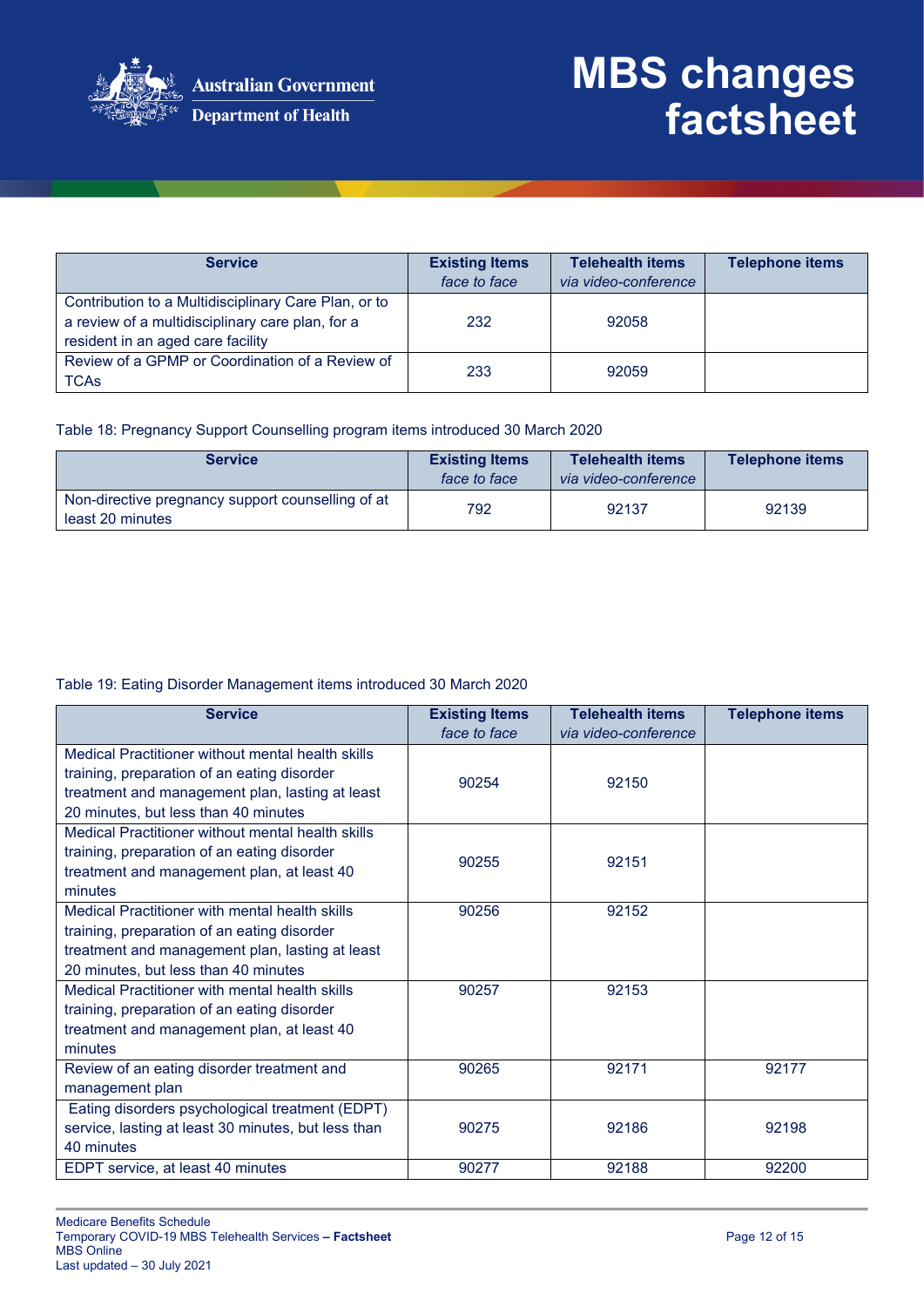

#### Table 20: Mental Health items introduced 13 March 2020

| <b>Service</b>                                        | <b>Existing Items</b> | <b>Telehealth items</b> | <b>Telephone items</b> |
|-------------------------------------------------------|-----------------------|-------------------------|------------------------|
|                                                       | face to face          | via video-conference    |                        |
| Focussed Psychological Strategies (FPS)               | 283 and 371           | 91820                   | 91844                  |
| treatment, lasting at least 30 minutes, but less than |                       |                         |                        |
| 40 minutes                                            |                       |                         |                        |
| FPS treatment, at least 40 minutes                    | 286 and 372           | 91821                   | 91845                  |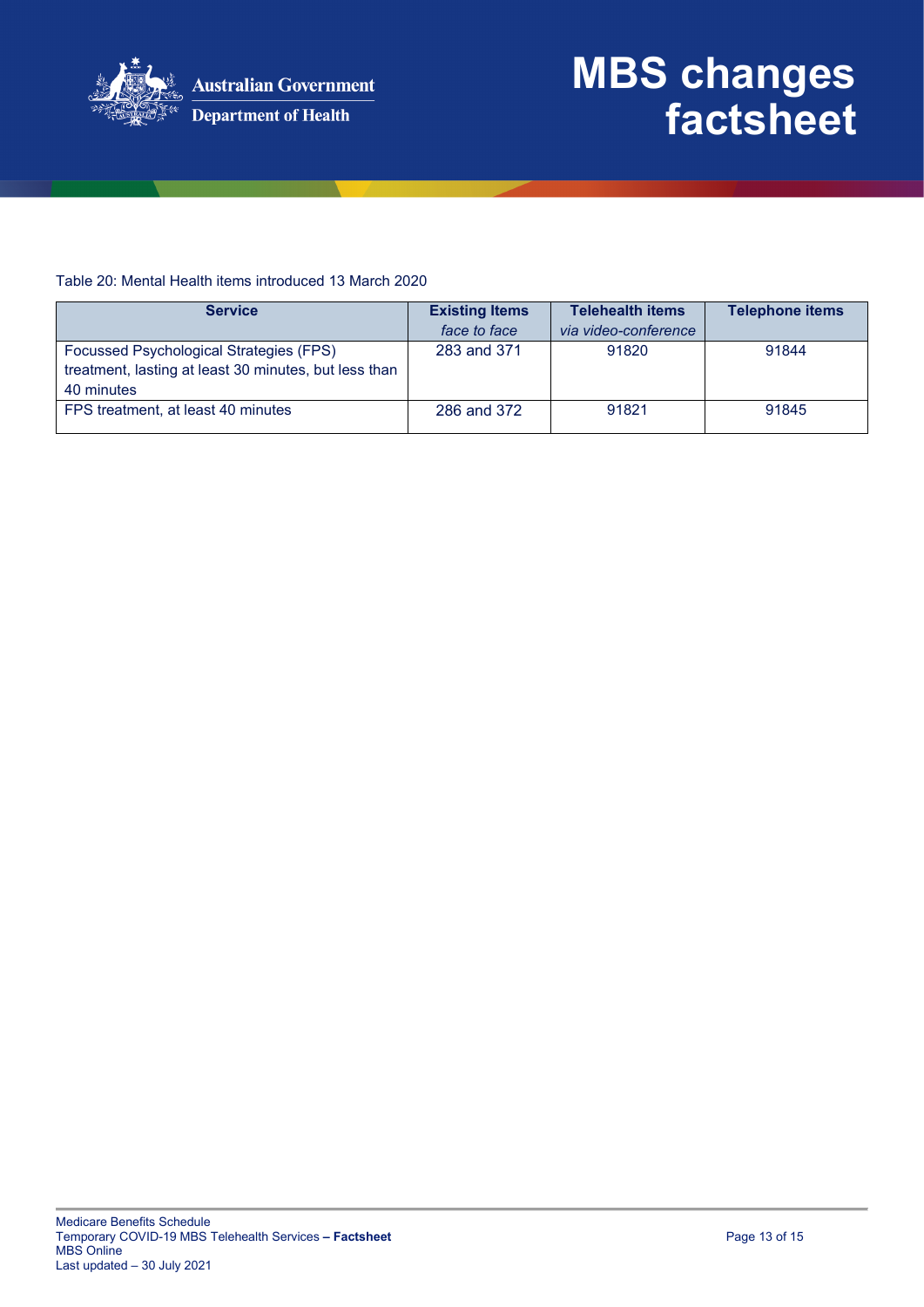

#### Table 21: Mental Health items introduced 30 March 2020

| <b>Service</b>                                        | <b>Existing Items</b> | <b>Telehealth items</b> | <b>Telephone items</b> |
|-------------------------------------------------------|-----------------------|-------------------------|------------------------|
|                                                       | face to face          | via video-conference    |                        |
| Medical Practitioner without mental health skills     | 272                   | 92118                   |                        |
| training, preparation of a GP mental health           |                       |                         |                        |
| treatment plan, lasting at least 20 minutes, but less |                       |                         |                        |
| than 40 minutes                                       |                       |                         |                        |
| Medical Practitioner without mental health skills     | 276                   | 92119                   |                        |
| training, preparation of a GP mental health           |                       |                         |                        |
| treatment plan, at least 40 minutes                   |                       |                         |                        |
| Review of a GP mental health treatment plan or        | 277                   | 92120                   | 92132                  |
| <b>Psychiatrist Assessment and Management Plan</b>    |                       |                         |                        |
| Medical Practitioner mental health treatment          | 279                   | 92121                   | 92133                  |
| consultation, at least 20 minutes                     |                       |                         |                        |
| Medical Practitioner with mental health skills        | 281                   | 92122                   |                        |
| training, preparation of a GP mental health           |                       |                         |                        |
| treatment plan, lasting at least 20 minutes, but less |                       |                         |                        |
| than 40 minutes                                       |                       |                         |                        |
| Medical Practitioner with mental health skills        | 282                   | 92123                   |                        |
| training, preparation of a GP mental health           |                       |                         |                        |
| treatment plan, at least 40 minutes                   |                       |                         |                        |

#### Table 22: Urgent After Hours Attendance items introduced 30 March 2020

| <b>Service</b>                            | <b>Existing Items</b><br>face to face | <b>Telehealth items</b><br>via video-conference | Telephone items |
|-------------------------------------------|---------------------------------------|-------------------------------------------------|-----------------|
| Urgent attendance, unsociable after hours | 600                                   | 92211                                           |                 |

#### Table 23: Blood borne viruses, sexual or reproductive health consultation introduced 1 July 2021

| <b>Service</b>                                       | Face to face | <b>Telehealth items</b><br>via video-conference | <b>Telephone items</b> |
|------------------------------------------------------|--------------|-------------------------------------------------|------------------------|
| Professional attendance for the provision of         |              | 92716                                           | 92732                  |
| services related to blood borne viruses, sexual or   |              |                                                 |                        |
| reproductive health by a general practitioner of not |              |                                                 |                        |
| more than 5 minutes                                  |              |                                                 |                        |
| Professional attendance for the provision of         |              | 92719                                           | 92735                  |
| services related to blood borne viruses, sexual or   |              |                                                 |                        |
| reproductive health by a general practitioner of     |              |                                                 |                        |
| more than 5 minutes in duration but not more than    |              |                                                 |                        |
| 20 minutes                                           |              |                                                 |                        |
| Professional attendance for the provision of         |              | 92722                                           | 92738                  |
| services related to blood borne viruses, sexual or   |              |                                                 |                        |
| reproductive health by a general practitioner of     |              |                                                 |                        |
| more than 20 minutes in duration but not more        |              |                                                 |                        |
| than 40 minutes                                      |              |                                                 |                        |